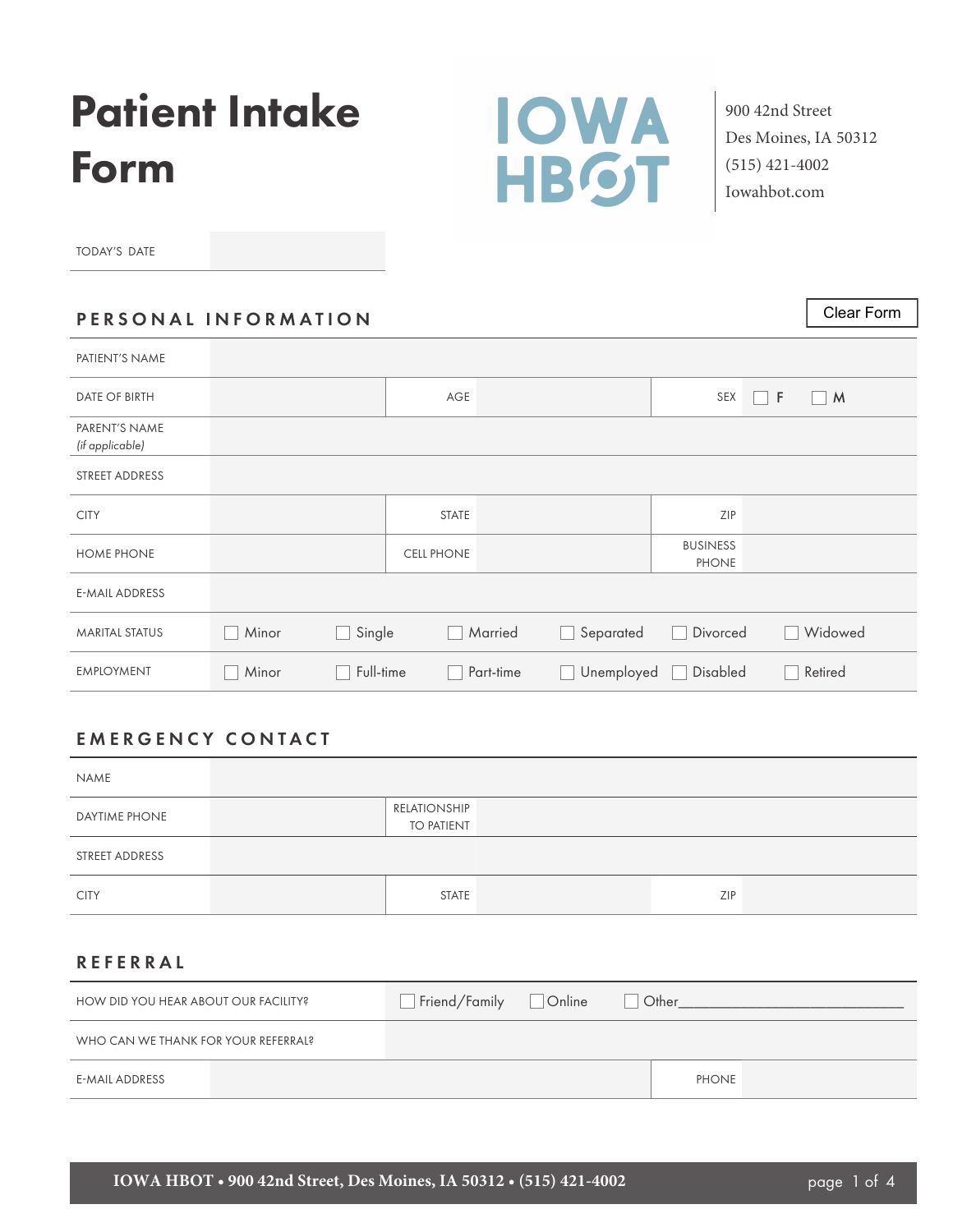#### CURRENT HEALTH CONCERNS

|    | CONCERNS (PLEASE LIST IN ORDER OF PRIORITY) | PREVIOUS TREATMENT |
|----|---------------------------------------------|--------------------|
| ι. |                                             |                    |
| 2. |                                             |                    |
| 3. |                                             |                    |
| 4. |                                             |                    |
| 5. |                                             |                    |

## PHYSICIAN

| ARE YOU CURRENTLY UNDER A DOCTOR'S CARE? |                                                           | Yes                 | $\Box$ No |    |                  |  |
|------------------------------------------|-----------------------------------------------------------|---------------------|-----------|----|------------------|--|
|                                          | DID THEY RECOMMEND HYPERBARIC OXYGEN THERAPY?             | Yes<br>$\mathbb{R}$ | $\Box$ No |    |                  |  |
|                                          | DO YOU HAVE A PRESCRIPTION FOR HYPERBARIC OXYGEN THERAPY? |                     | Yes<br>H  | No |                  |  |
| PHYSICIAN'S NAME                         |                                                           |                     |           |    | <b>SPECIALTY</b> |  |
| STREET ADDRESS                           |                                                           |                     |           |    |                  |  |
| <b>CITY</b>                              |                                                           | <b>STATE</b>        |           |    | ZIP              |  |
| <b>PHONE</b>                             |                                                           | <b>FAX</b>          |           |    |                  |  |

## SOCIAL HISTORY

| <b>TOBACCO USE</b>  | $\Box$ Never   | $\Box$ Previously, but Quit | $\Box$ Currently                                      | > IF YES,<br># PACKS/DAY |
|---------------------|----------------|-----------------------------|-------------------------------------------------------|--------------------------|
| <b>CAFFEINE USE</b> | $\Box$ Never   | $\Box$ Yes                  | > IF YES, LIST FREQUENCY &<br>SOURCE OF CAFFEINE      |                          |
| ALCOHOL USE         | $\Box$ Never   | $\Box$ Rarely               | $\Box$ Moderately                                     | $\Box$ Daily             |
| <b>DRUG USE</b>     | $\Box\,$ Never | $\Box$ Yes                  | > IF YES, LIST FREQUENCY &<br><b>TYPE OF DRUG USE</b> |                          |

# 1. CURRENT MEDICATIONS *(List all medicines you are currently taking including prescription and over-the-counter)*

| <b>MEDICATION</b> | <b>DOSAGE</b> | <b>FREQUENCY</b> |
|-------------------|---------------|------------------|
|                   |               |                  |
|                   |               |                  |
|                   |               |                  |
|                   |               |                  |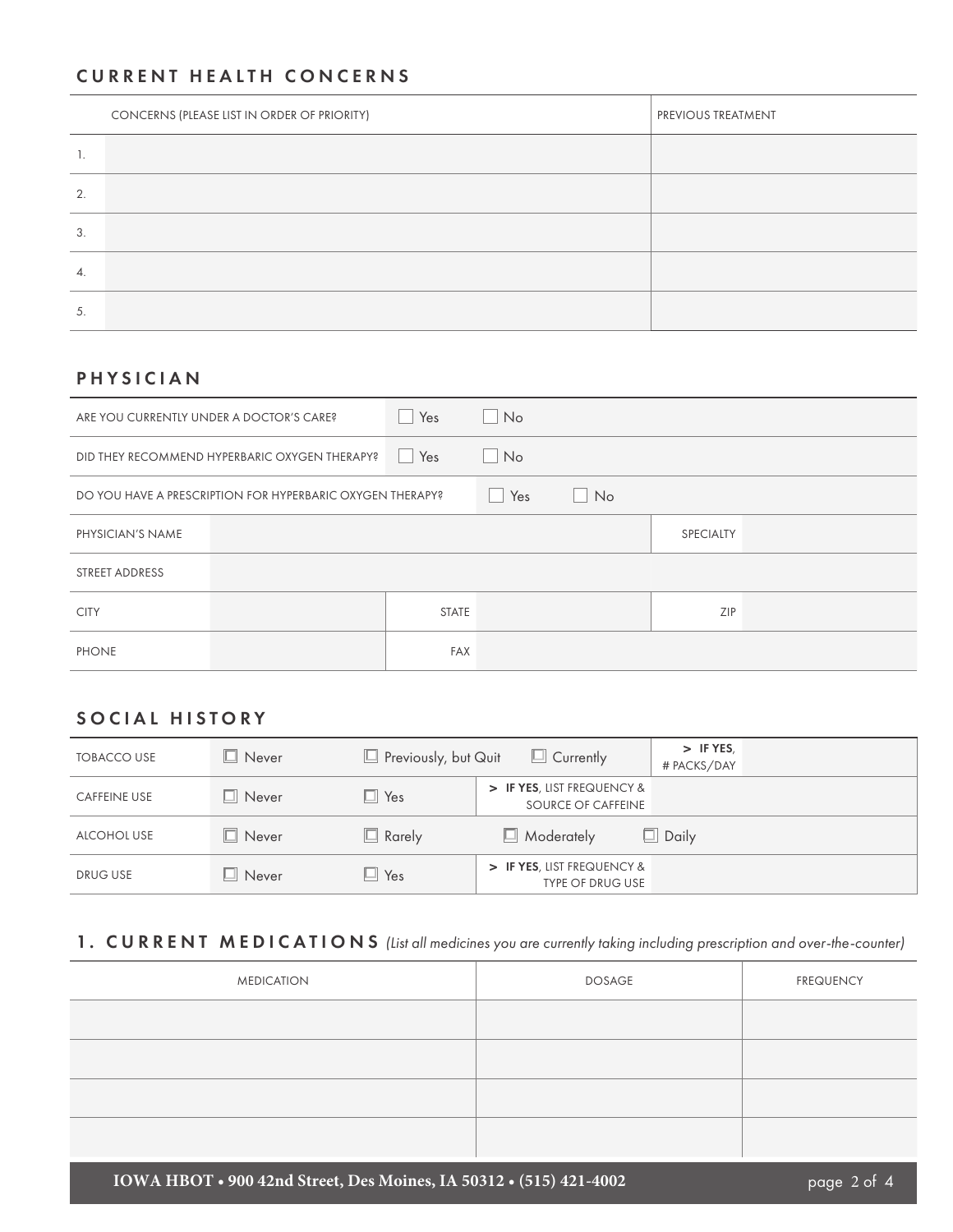## 1. CURRENT MEDICATIONS (CONTINUED)

| ,一个人都是一个人的人,一个人都是一个人的人,一个人都是一个人的人,一个人都是一个人的人,一个人都是一个人的人,一个人都是一个人的人,一个人都是一个人的人,一个人 |  |
|-----------------------------------------------------------------------------------|--|
|                                                                                   |  |
|                                                                                   |  |
|                                                                                   |  |
|                                                                                   |  |
|                                                                                   |  |
|                                                                                   |  |
|                                                                                   |  |
|                                                                                   |  |
|                                                                                   |  |
|                                                                                   |  |
|                                                                                   |  |

#### 2. ALLERGIES *(please list all known allergies)*

## 3. DIABETES

| DO YOU HAVE DIABETES?                             | Yes     | No.                            |
|---------------------------------------------------|---------|--------------------------------|
| > IF YES, DO YOU TAKE:                            | insulin | diet controlled<br>oral agents |
| > IF YES, HOW OFTEN DO YOU TEST YOUR BLOOD SUGAR? |         | . time(s)/day                  |

## 4. PULMONARY LUNG DIAGNOSIS

|                                  | HAVE YOU EVER BEEN DIAGNOSED WITH ANY LUNG / PULMONARY CONDITION, OR PULMONARY FIBROSIS? |  |  |
|----------------------------------|------------------------------------------------------------------------------------------|--|--|
| > IF YES, WHAT IS THE CONDITION? |                                                                                          |  |  |

## 5. SEIZURE OR CONVULSION ACTIVITY

ARE YOU EXPERIENCING SEIZURES OR CONVULSIONS OR HAVE YOU BEEN TOLD THAT YOU ARE AT RISK FOR SEIZURES? No Yes

> IF YES, WHAT IS THE CONDITION(S)?

## 6. PREGNANCY STATUS

ARE YOU PREGNANT OR THINK YOU COULD BE?  $\Box$  No  $\Box$  Yes

## 7. EAR HISTORY

| IOWA HBOT . 900 42nd Street, Des Moines, IA 50312 . (515) 421-4002 |                             | page 3 of 4     |
|--------------------------------------------------------------------|-----------------------------|-----------------|
| <b>d)</b> DO YOU KNOW HOW TO EQUALIZE PRESSURE IN YOUR EARS?       | <b>No</b>                   | Yes             |
| <b>d)</b> DO YOU OR HAVE YOU EVER DONE SCUBA DIVING?               | $N_0$                       | $Y_{\text{es}}$ |
| c) DO YOU HAVE ANY PROBLEMS GOING UP AND DOWN IN AN ELEVATOR?      | $\overline{\phantom{0}}$ No | $Y_{\text{es}}$ |
| <b>b)</b> DO YOU HAVE ANY PROBLEMS WITH YOUR EARS WHEN YOU FLY?    | <b>No</b><br>- 11           | Yes             |
| a) HAVE YOU EVER HAD EAR PROBLEMS?                                 | No.                         | Yes             |